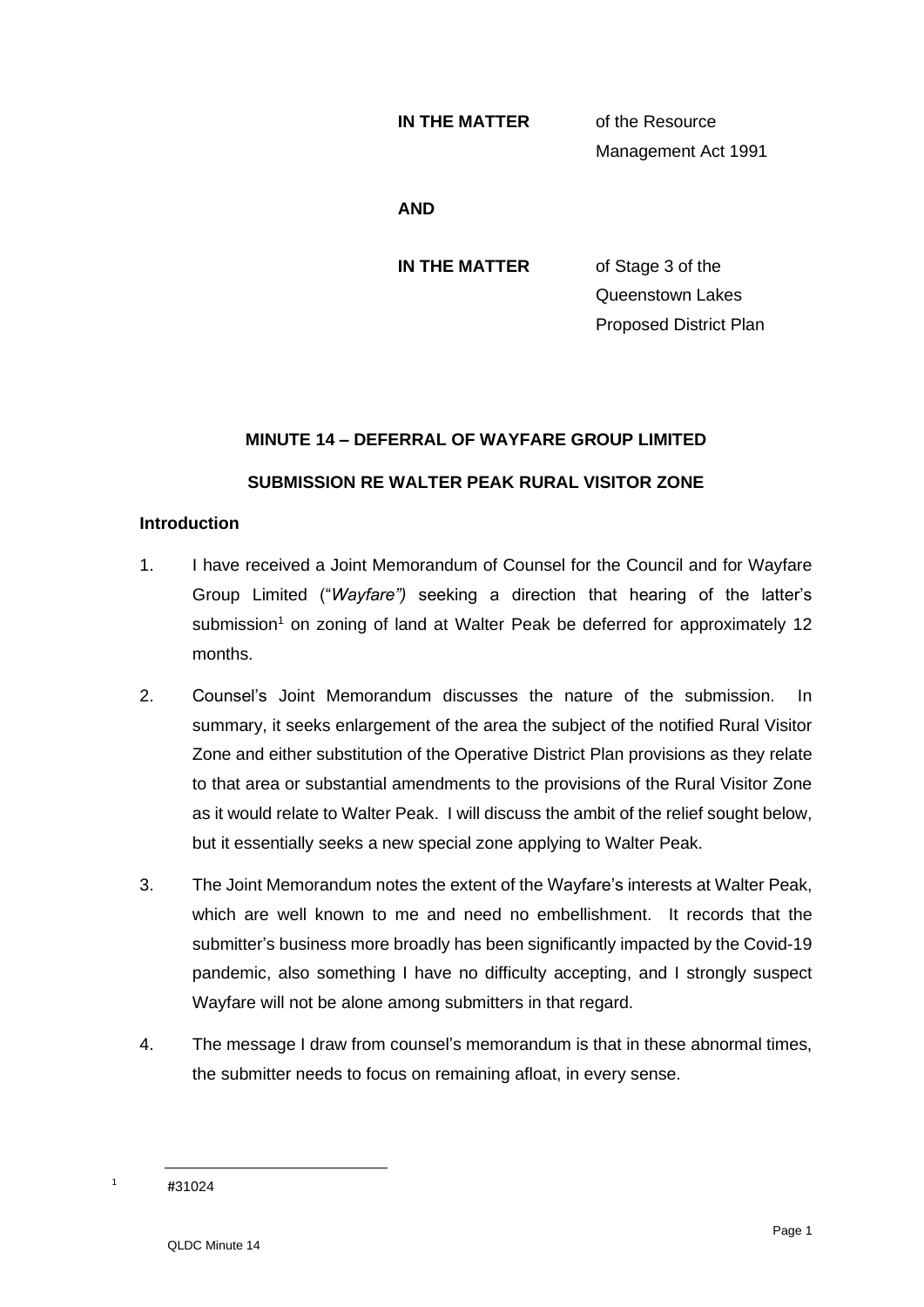- 5. Counsel's Joint Memorandum emphasises also the standalone nature of Wayfare's submission. Counsel submit that this means it can be compartmentalised off without prejudice to the hearing and formulation of recommendations by the Hearing Panel on the Rural Visitor Zone, and indeed all of the other provisions forming part of Stage 3 of the 'Proposed District Plan'.
- 6. Lastly, Counsel emphasise that Wayfare's submission is the subject of only one further submission, that of Airbnb Australia Pty Limited (#31050), which supports the submission insofar as it seeks that residential visitor accommodation be permitted in the Rural Visitor Zone.

## **Discussion**

- 7. The basis of the Joint Application before me is obvious. I do not need evidence to convince me of the significance of the measures that have been taken by Central Government to address the Covid-19 Pandemic to a business such as that of Wayfare.
- 8. I also accept that the nature of Wayfare's submission is such that properly pursuing it before the Hearing Panel will require significant resources at a time of significant stress for the company, including the input of a wide range of experts to formulate and justify the bespoke planning provisions the submission seeks. I infer that there is significant potential that the evidence of Wayfare will be less helpful than the Panel would wish as a result It is relevant that the Walter Peak area is both significant from a tourist industry perspective and requires careful planning by reason of the outstanding natural landscape values that are present.
- 9. I note in passing that if hearing of the submission is deferred, as sought, the Hearing Panel will be likely be materially assisted by better definition of those outstanding natural landscape values through the process Mr Barr describes in his strategic evidence flowing from resolution of appeals to the Environment Court on Stage 1 of the 'Proposed District Plan' (assuming the relevant provisions survive further appeal).
- 10. The fact that Council supports deferral is also a relevant consideration.
- 11. As against the benefits of delay, I must weigh the general direction in Section 21 of the Act that functions, powers and duties under the Act should be undertaken "*as promptly as is reasonable in the circumstances"*.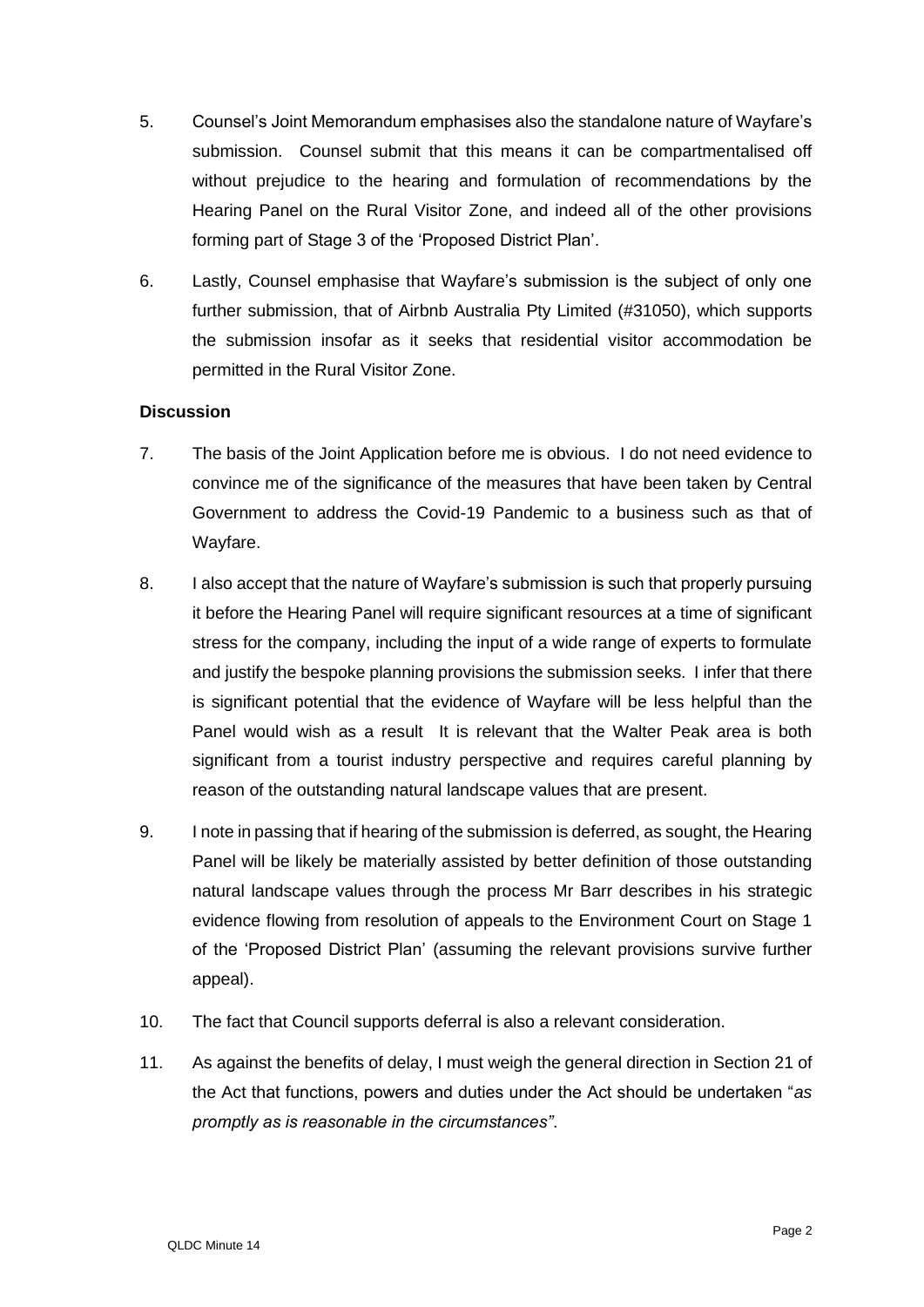- 12. I also have to bear in mind the desirability of putting in place an efficient hearing process, and generally, acting in a way which best advances the purpose of the Act.
- 13. The history of previous stages of the 'Proposed District Plan' is one of significant interest by the community, evidenced by the number of appeals to the Environment Court. I have no reason to believe Stage 3 will be different in that regard. An efficient first instance hearing process means that the Environment Court will be seized of the matters the subject of Stage 3 sooner rather than later, advancing, in turn, the date on which the 'Proposed District Plan' will ultimately be made operative.
- 14. Lastly, I have to ensure that to the extent that there is any prejudice to any other party, that prejudice is property addressed, and provisions put in place to minimise it. Counsel's contention that there is no prejudice to any other party from the deferral sought is based on the premise that Wayfare's submission seeks sitespecific relief. I am not satisfied this is entirely correct.
- 15. While submission #31024 is principally directed at the planning regime for Walter Peak, the relief sought is not, as I read it, limited to Walter Peak. Clause 18(b) seeks that, for instance, amendment of the RVZ provisions "*as they relate to Walter Peak"*. Clause 18(d) refers to redrafting of provision "*applying to the Walter Peak RVZ".*
- 16. There are two ways in which such relief can be read. First, it can be read to seek an entirely site-specific planning response. This is the interpretation counsel advance. Secondly, it can be read more generally, seeking amendments to the notified RVZ that would apply both to Walter Peak and to other locations with that zoning. The fact that clause 18(d) of Wayfare's submission refers in the alternative to redrafting of the provisions applying to the Walter Peak RVZ or redrafting "*as a bespoke Walter Peak Tourism Zone"* tends to support the latter characterisation.
- 17. I note that that the further submitter appears to have read the submission in the same way, given that in the reasons for its further submission, it makes it clear that it is seeking relief to the Rural Visitor Zone generally, rather than being limited to the position at Walter Peak.
- 18. I also note that the Wayfare submission contains general relief related to "*the strategic provisions"* and to "*any similar, alternative, consequential and/or other relief as necessary to address the issues raised in the submission"* (Clauses 18(i)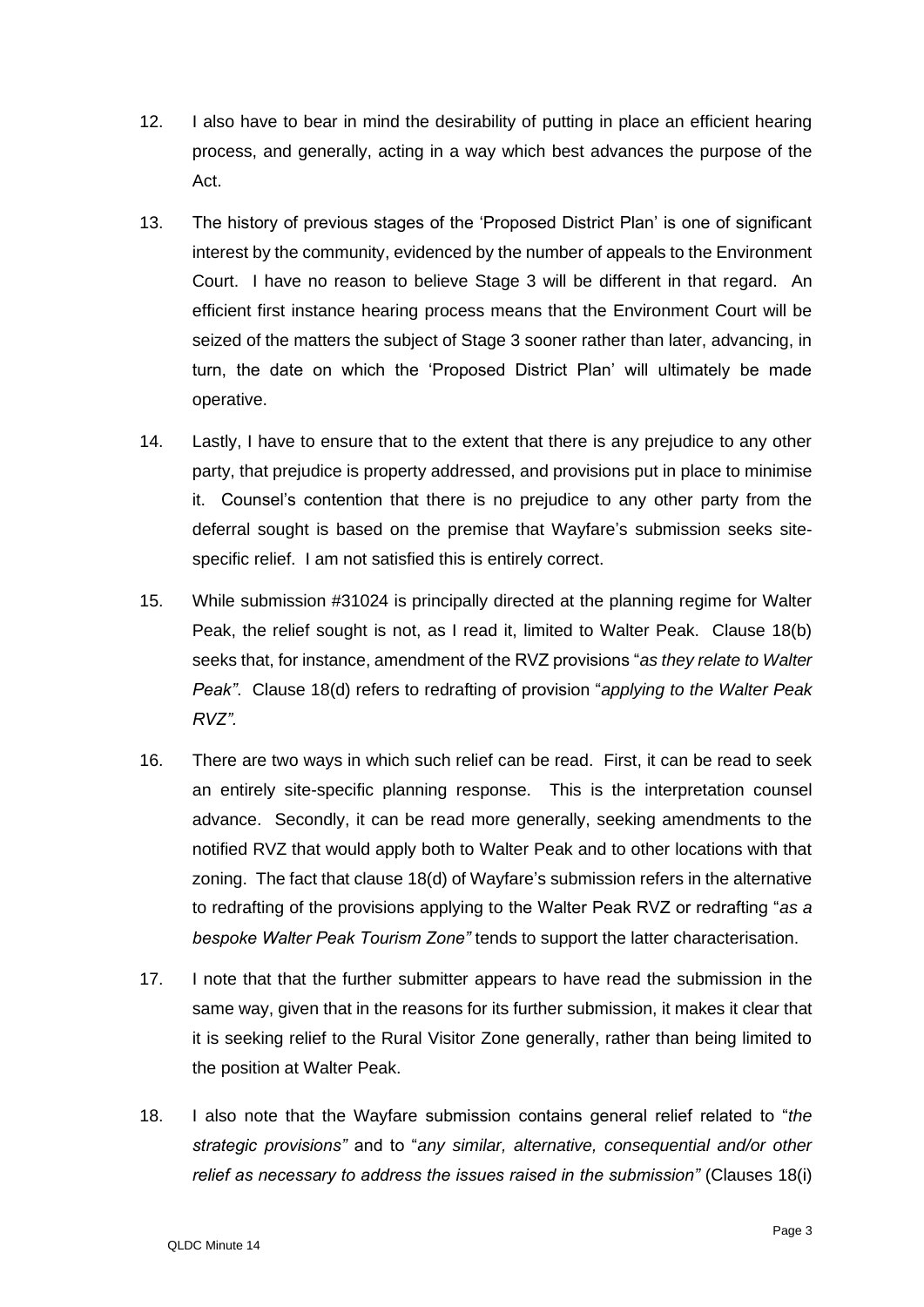and 18(j)). Such widely expressed relief has the potential to open the door to submissions and evidence not limited to Walter Peak.

- 19. To the extent that submission #31024 can be read as seeking relief applying outside the Walter Peak area, I could not properly entertain Counsel's joint application without considering possible prejudice to other parties, giving those parties the opportunity to make comment. I would also need to consider the potential for disruption to the preparation of the Panel's recommendations on the provisions applying outside Walter Peak, and Council's decisions thereon.
- 20. Counsel's Joint Memorandum emphasises the urgency of their application given the imminent deadline for circulation of Wayfare's evidence in chief. That urgency is not quite so pressing as Counsel suggest given the leave I granted Wayfare in Minute 12, to file Mr Farrell's evidence on or before 12 June. Even so, pausing to elicit the views of other parties and consider those views would likely largely defeat the rationale for the application being made at all.
- 21. In the absence of an opportunity for fuller consideration of the issues I have identified and the views of other parties thereon, I am not prepared to defer hearing of the submission (or the Airbnb further submission supporting it in part) to the extent that submission #31024 seeks relief that would apply other than at Walter Peak
- 22. However, largely for the reasons set out in Counsel's Joint Memorandum, I am prepared to defer hearing of submission #31024 insofar as it seeks relief solely applying to the Walter Peak area.
- 23. In effect, the deferred submission points will become Stream 19.
- 24. As to the length of any deferral, as Counsel observe, the ultimate deadline is that provided by clause 10(4)(a) of the First Schedule of the Act, namely that the Council's decisions are made within two years of public notification. Counsel's Joint Memorandum does not address when that deadline actually occurs. There are two possibilities. The two years could run from notification of the provisions the subject of submission (i.e. from 31 October 2019), or alternatively, if those provisions are treated as having merged with the balance of Stage 3, it could run from 19 September 2019. I consider the former the better view because the provisions of Chapter 46 (and the related mapping) are a stand-alone Plan Change, rather than a variation to the Stage 3 Plan Changes to which Clauses 16A and 16B of the First Schedule would apply.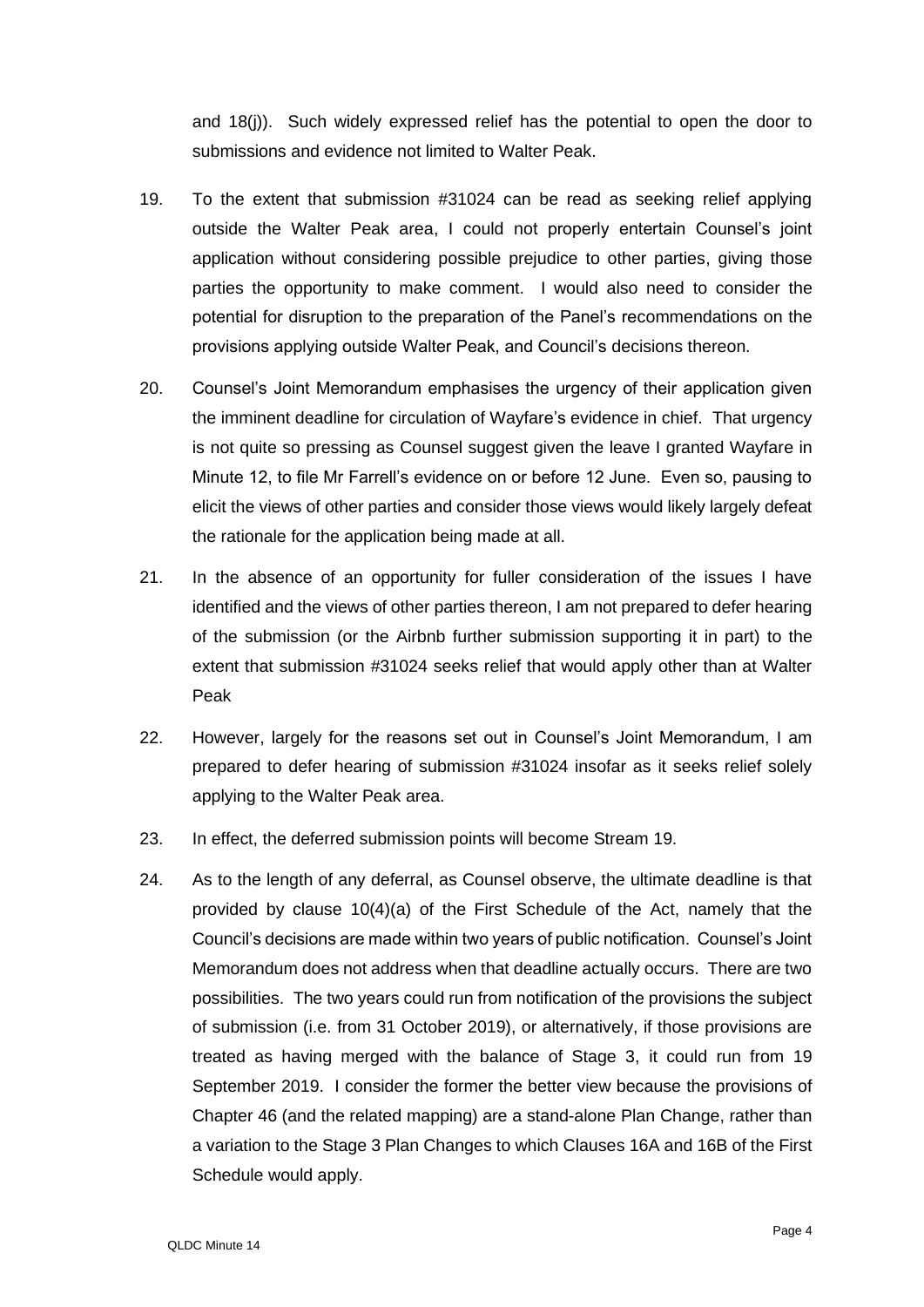- 25. I note that the way Mr Barr describes it in his Strategic Overview evidence is that "*the two separately notified components of Stage 3 are at the same procedural stage"<sup>2</sup> .* If Mr Barr intended to imply they have therefore merged, I do not believe that to be correct.
- 26. The procedural position is admittedly confused though, because the provisions of Stage 3b included a variation to Chapter 20 which Clause 16B would classify as having merged with the provisions that were earlier notified as part of Stage 3.
- 27. In the absence of any input on the point from Counsel, however, I take the more conservative position, that Council decisions on the deferred submission points would need to be made at latest by mid-September 2021. Working back from there, it seems to me that a 12 month delay from now before any steps are taken to bring the Wayfare submission points to hearing could be too long. Rather than err too far in the other direction, I propose to make an order directing that the relevant submission points be deferred for the moment, on the basis that I will seek further feedback as to when would be an appropriate time to restart the clock following conclusion of our forthcoming hearing (at the moment mid-August).

## **Conclusion**

- 28. I direct that those parts of submission #31024 and supporting further submission #31050 relating solely to the planning provisions governing the notified Rural Visitor Zone land at Walter Peak (and any land or water surface immediately adjacent thereto) be heard separately from the balance of submissions scheduled for hearing commencing 29 June 2020 and be subject to further directions, to be advised in due course. To that extent only, the directions in my Minutes 6, 12, and 13 are suspended.
- 29. Conversely, to the extent that submission #31024 and the supporting Further Submission #31050 relate to planning provisions applying beyond the Walter Peak area and its immediate environs, the hearing directions in my previous Minutes (in particular Minutes 6, 12 and 13) continue to apply.
- 30. Any party with an interest in the matters canvassed in this Minute has leave to apply for further directions, as required. I note specifically that I have not had the benefit of input from Airbnb to this point.

<sup>2</sup> Craig Barr, Strategic Overview Evidence in chief, page 10